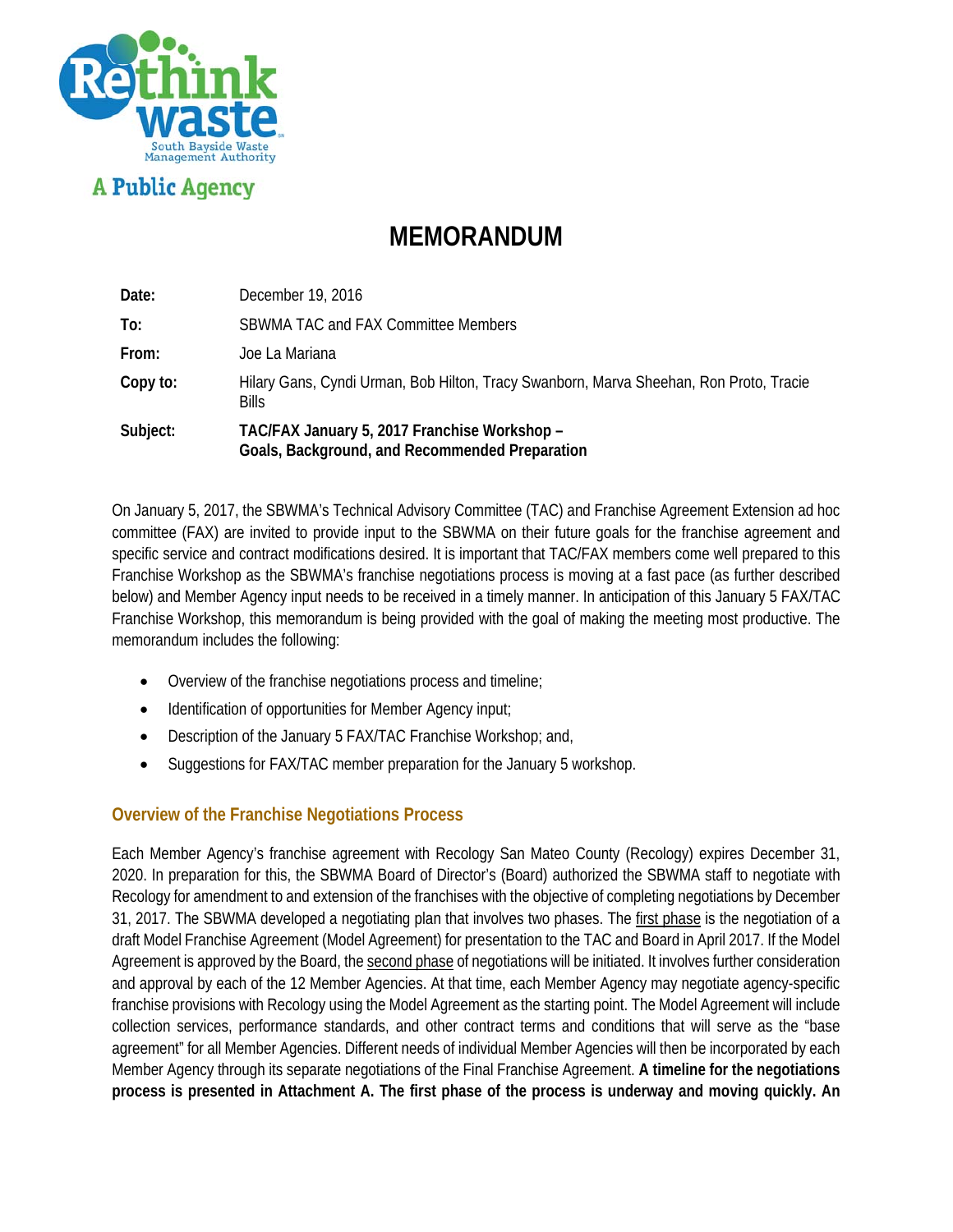TAC and FAX Committee: January 5, 2017 Member Agency Input Session Background Letter

December 19, 2016 Page 2 of 3

#### **initial scoping meeting between the SBWMA and Recology occurred on November 2 and 3, 2016, and is summarized in Attachment B.**

The SBWMA has assembled a negotiating team that includes: SBWMA staff, legal counsel, and consultants; the FAX committee (an ad hoc committee of staff members from six Member Agencies), and Recology staff. A list of the negotiating participants is contained in Attachment A.

### **Opportunities for Member Agencies to Provide Input**

The input provided by Member Agencies regarding their franchise goals, service changes, and contract modifications for the Model Agreement is essential to the success of the negotiations process. **Given that the SBWMA negotiations effort is moving swiftly, it is critical that Member Agencies provide input to the SBWMA negotiating team in early January.** Two primary opportunities are available for Member Agency input: (1) FAX/TAC Franchise Workshop on January 5, 2017; and, (2) an on-line survey for Member Agency Elected Officials in late December for completion by January 4, 2017. Following these initial input opportunities, Board meetings will serve as a forum for Member Agencies to provide additional input. A TAC meeting is scheduled on April 13, 2017, at which time, the TAC will receive a report on results of the results of the negotiations efforts and will be presented with the Model Agreement. In addition to these input opportunities, six Member Agencies have representatives on the FAX committee. They will receive status reports every few weeks from now through April and will assist in guiding the negotiations process.

## **FAX/TAC January 5 Franchise Workshop**

HF&H Consultants, LLC (HF&H), the financial and contracting consultant the SBWMA retained to assist with the franchise negotiations process, will facilitate the Franchise Workshop. The workshop will be structured as an interactive process to hear from FAX/TAC members. The initial focus will be on development of a "Context Map" to understand the context in which the future franchise agreements are being negotiated and changing conditions and trends that need to be contemplated in development of the Model Agreement. FAX/TAC members will be asked to identify political, economic, and technology factors; legal, regulatory, and social trends; stakeholder needs; and uncertainties.

The second focus will be on identify goals of the FAX/TAC members for the Model Agreement through an interactive process that will focus on eight topic areas listed below. Goals are to include the types of changes Member Agencies desire in terms of changes in services, performance standards, and other contract terms.

- 1. Customer satisfaction (including collection quality, complaints, call center performance)
- 2. Residential and commercial collection service
- 3. Special services (bulky item collection, agency services, abandoned waste pick-up, etc.)
- 4. Diversion activities
- 5. Compensation and rate setting
- 6. Contract management
- 7. Contract terms and conditions
- 8. Other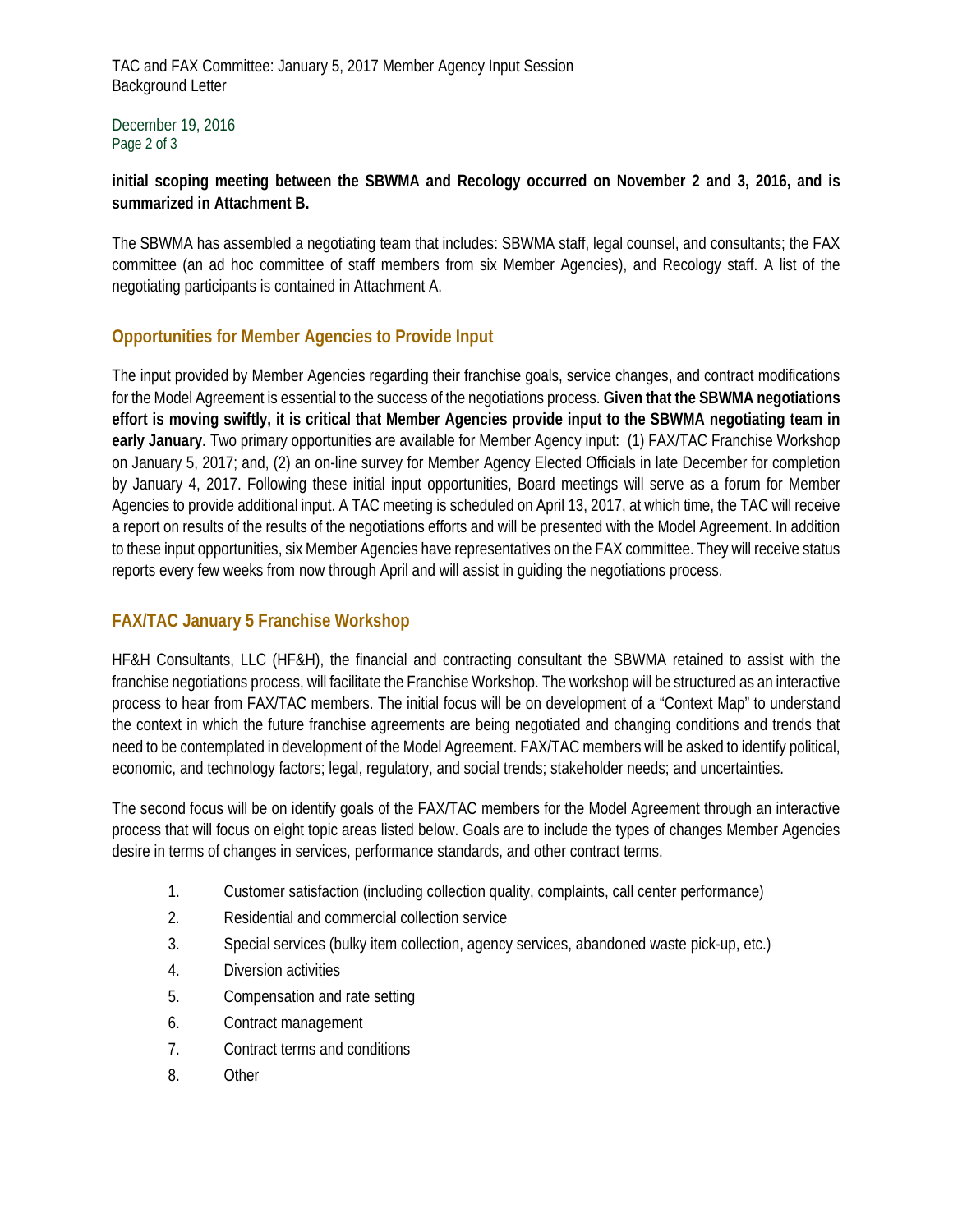TAC and FAX Committee: January 5, 2017 Member Agency Input Session Background Letter

December 19, 2016 Page 3 of 3

As part of the goal assessment process, the FAX/TAC members will assist the SBWMA in distinguishing between goals that are desired by the majority of Member Agencies and goals that are unique to one Member Agency or a small group of Member Agencies. This is critical because the Model Agreement will focus on common goals to serve as a base agreement that is then tailored through each Member Agency's subsequent negotiations with Recology to incorporate agency-specific goals.

### **Suggested Meeting Preparation for FAX/TAC Members**

FAX/TAC members are encouraged to invest time before the January 5 Franchise Workshop to prepare themselves to provide meaningful input during the workshop. Specific suggestions include:

- 1. Reviewing the summary of the SBWMA's Initial Scoping meeting with Recology (Attachment B);
- 2. Meeting with other staff in their organization that are engaged with the franchise agreement in some manner and seeking their input. This could include meeting with the City Manager to learn about their priorities; meeting with the Finance Department Director that processes the franchise fee payments; etc.
- 3. Summarizing their agency's goals and desired service changes and contract terms using the eight categories listed above as focus areas; and, identifying those items that are likely to be relevant to the Model Agreement and those more applicable to your agency's individual franchise agreement;
- 4. Reviewing customer complaints to identify future goals; and,
- 5. Sending an alternate staff person to the TAC meeting in the event the regular TAC member is unavailable.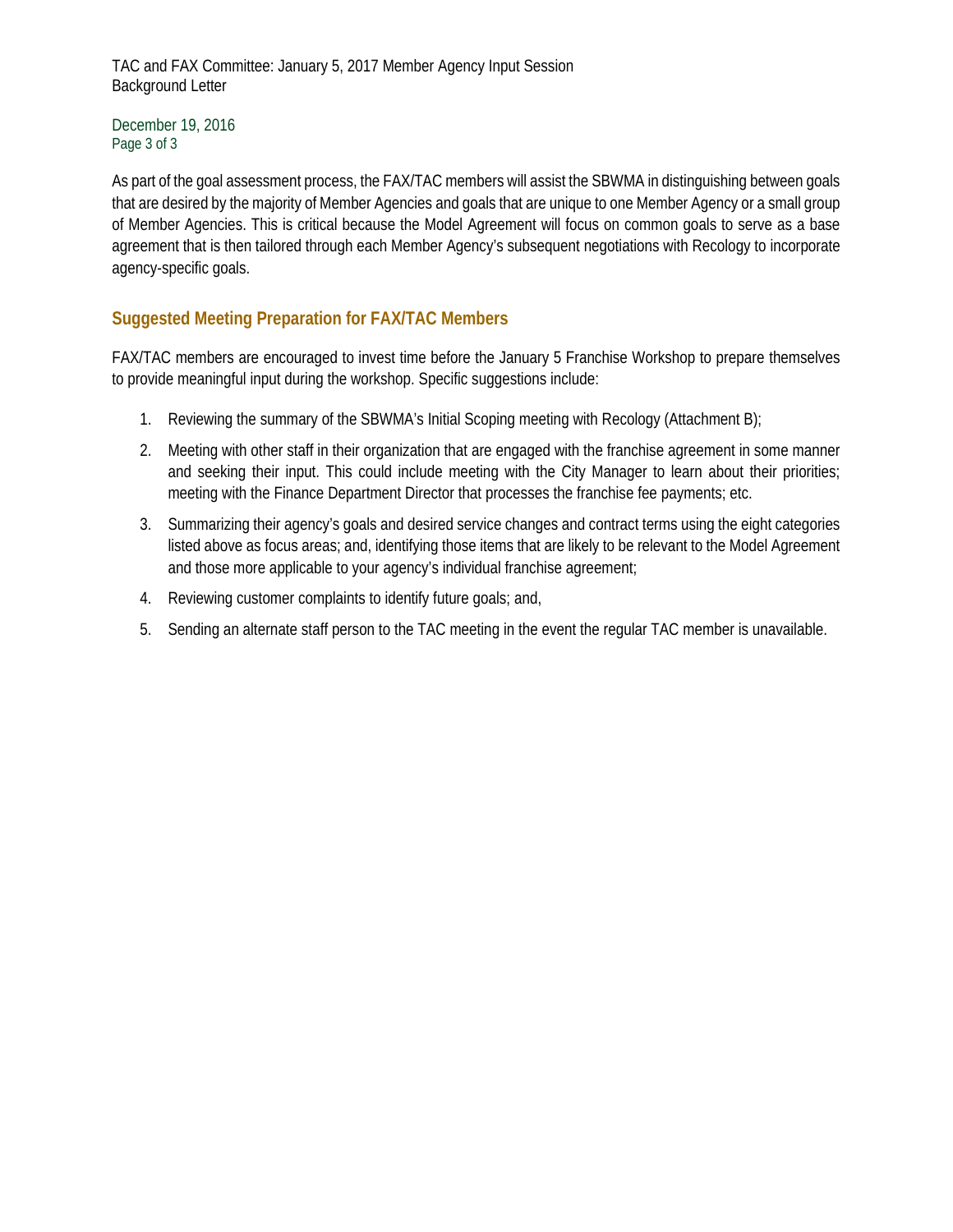|                | <b>Activity</b>                                                               | <b>Planned Completion</b> |
|----------------|-------------------------------------------------------------------------------|---------------------------|
| $\mathbf{1}$ . | Commence negotiations with Recology                                           | December 1, 2016          |
| 2.             | Conduct on-line survey of Member Agency Elected Officials                     | January 4, 2017           |
| 3.             | Hold Franchise Workshop with FAX/TAC members                                  | January 5, 2017           |
| 4.             | Complete negotiations with Recology including the Model Agreement             | April 10, 2017            |
| 5.             | Present negotiations results and Model Agreement to the TAC                   | April 13, 2017            |
| 6.             | Present negotiations results and Model Agreement to the SBWMA<br><b>Board</b> | April 27, 2017            |
| 7.             | Consider and negotiate individual franchise agreements by Member<br>Agencies  | May - November, 2017      |
| 8.             | Execute individual Member Agency franchise agreements                         | December 1, 2017          |